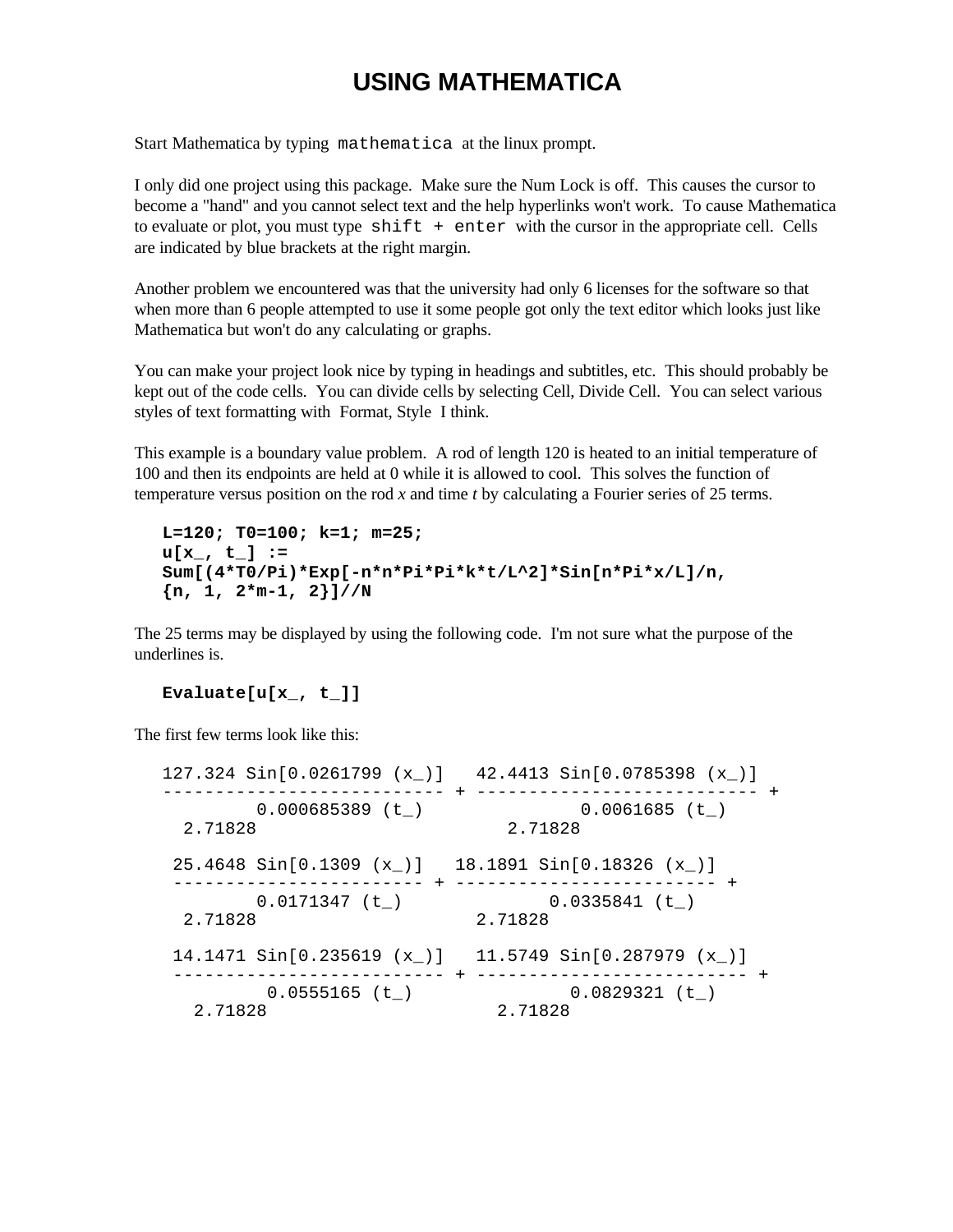The following code creates a plot of the temperature at the midpoint of the rod *L*/2 versus time in seconds:

```
Plot[ u[L/2, t ], {t, 0, 5000}, GridLines->Automatic];
```
The plot looks like this. The GridLines->Automatic statement turns on the grid and is optional. You can select the plot and drag the edges to make it larger.



This problem asked to find the time at which the temperature at the midpoint fell to 50° within one second. We can "zoom in" on the graph by adjusting the parameters and read the value from the graph:

**Plot[ u[L/2, t ], {t, 1350, 1370}, GridLines->Automatic];**